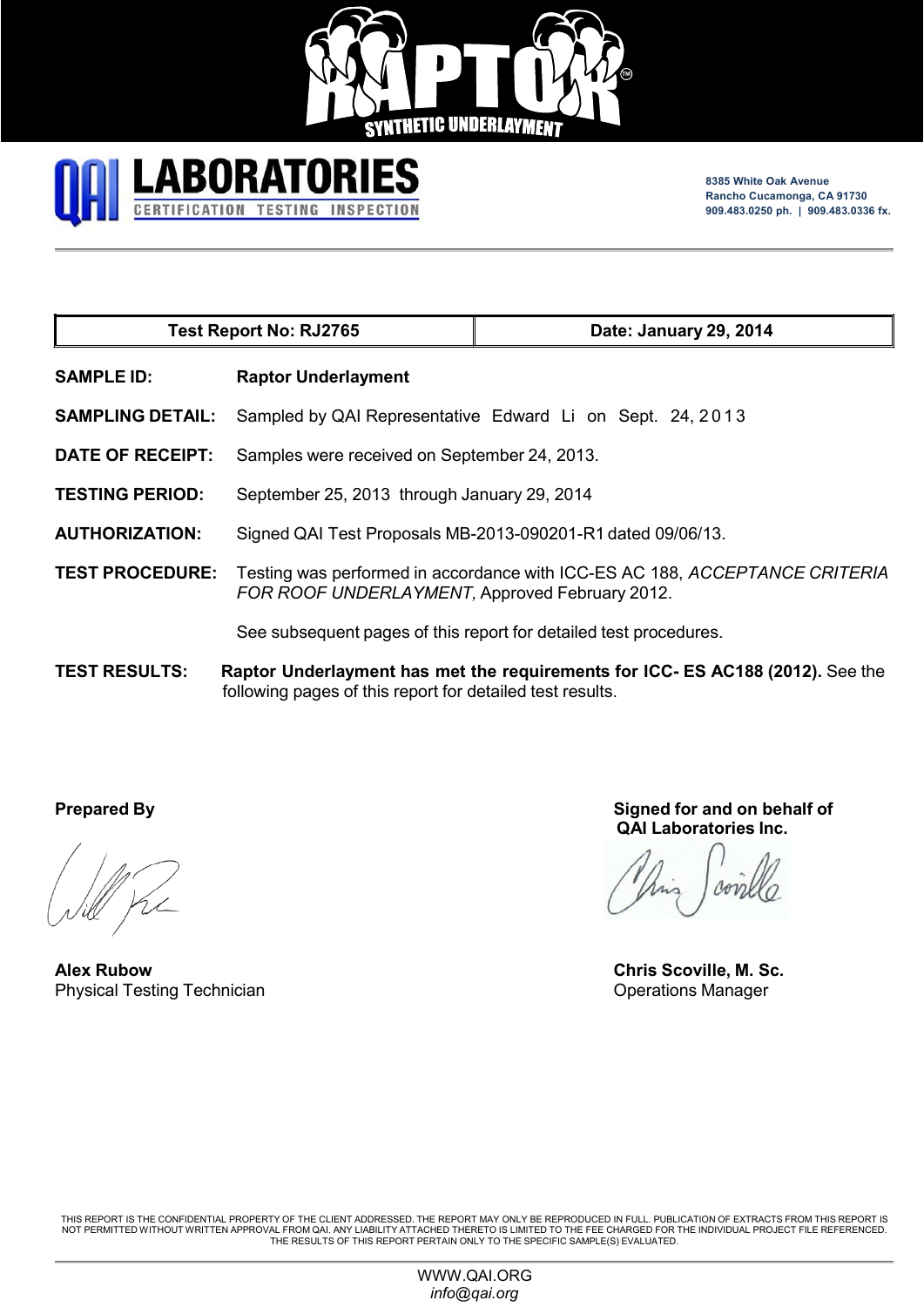



# **AC188 Test Results Summary**

| Table 1 - Test Summary                     |                                                                      |                                                                                                                                                                                     |                                                      |             |
|--------------------------------------------|----------------------------------------------------------------------|-------------------------------------------------------------------------------------------------------------------------------------------------------------------------------------|------------------------------------------------------|-------------|
| <b>Test</b><br><b>Description</b>          | <b>Standard</b>                                                      | <b>Test Requirement</b>                                                                                                                                                             | <b>Test Results</b>                                  | Pass/Fail   |
| <b>Pliability</b>                          | <b>ASTM D146</b><br>section 14                                       | No cracking shall occur when bent<br>90° at a uniform speed over a<br>rounded corner of $\frac{1}{2}$ -inch radius.                                                                 | No cracking occurred                                 | <b>Pass</b> |
| <b>Accelerated</b><br>Aging                | <b>AC48</b><br><b>Section 4.7</b>                                    | No visible damage to the specimens<br>such as cracking, chipping or<br>delamination shall occur.                                                                                    | No visible damage<br><b>Occurred</b>                 | <b>Pass</b> |
| <b>UV Exposure</b>                         | <b>AC48</b><br><b>Section 4.8</b>                                    | No visible surface or structural<br>changes such as peeling, chipping,<br>cracking, flaking or pitting shall occur<br>when observed under a minimum of<br>five-power magnification. | <b>No Visible Changes</b><br><b>Occurred</b>         | <b>Pass</b> |
| <b>Tensile</b><br><b>Strength</b>          | <b>AC48</b><br><b>Sections</b><br>4.1, 4.7, 4.8<br>and ASTM<br>D1970 | Control, accelerated-aged, and                                                                                                                                                      | <b>Control Samples:</b><br>CD= 40 lbf, MD= 71 lbf    | <b>Pass</b> |
|                                            |                                                                      | ultraviolet samples shall have a<br>minimum breaking strength of<br>25 lbf/in-width for both machine and                                                                            | Aged Samples:<br>CD= 37 lbf, MD= 77 lbf              | <b>Pass</b> |
|                                            |                                                                      | cross-directions.                                                                                                                                                                   | <b>UV Exposed Samples:</b><br>CD= 40 lbf, MD= 80 lbf | <b>Pass</b> |
| <b>Adhesion in</b><br>Peel                 | N/A                                                                  | This was not a requirement for this<br>product, as it is not an adhered<br>N/A<br>membrane.                                                                                         |                                                      | N/A         |
| <b>Liquid Water</b><br><b>Transmission</b> | <b>ASTM</b><br>D4869<br><b>Section</b><br>8.3.5                      | Shall meet the "Pass" requirements<br><b>Pass</b><br>of Section 8.3.5 of ASTM D4869                                                                                                 |                                                      | <b>Pass</b> |
| <b>Cycling and</b><br><b>Elongation</b>    | N/A                                                                  | This was not a requirement for this<br>product, as it is not an adhered<br>membrane.                                                                                                | N/A<br>N/A                                           |             |

THIS REPORT IS THE CONFIDENTIAL PROPERTY OF THE CLIENT ADDRESSED. THE REPORT MAY ONLY BE REPRODUCED IN FULL. PUBLICATION OF EXTRACTS FROM THIS REPORT IS<br>NOT PERMITTED WITHOUT WRITTEN APPROVAL FROM QAI. ANY LIABILITY ATTACH

WWW.QAI.ORG info@qai.org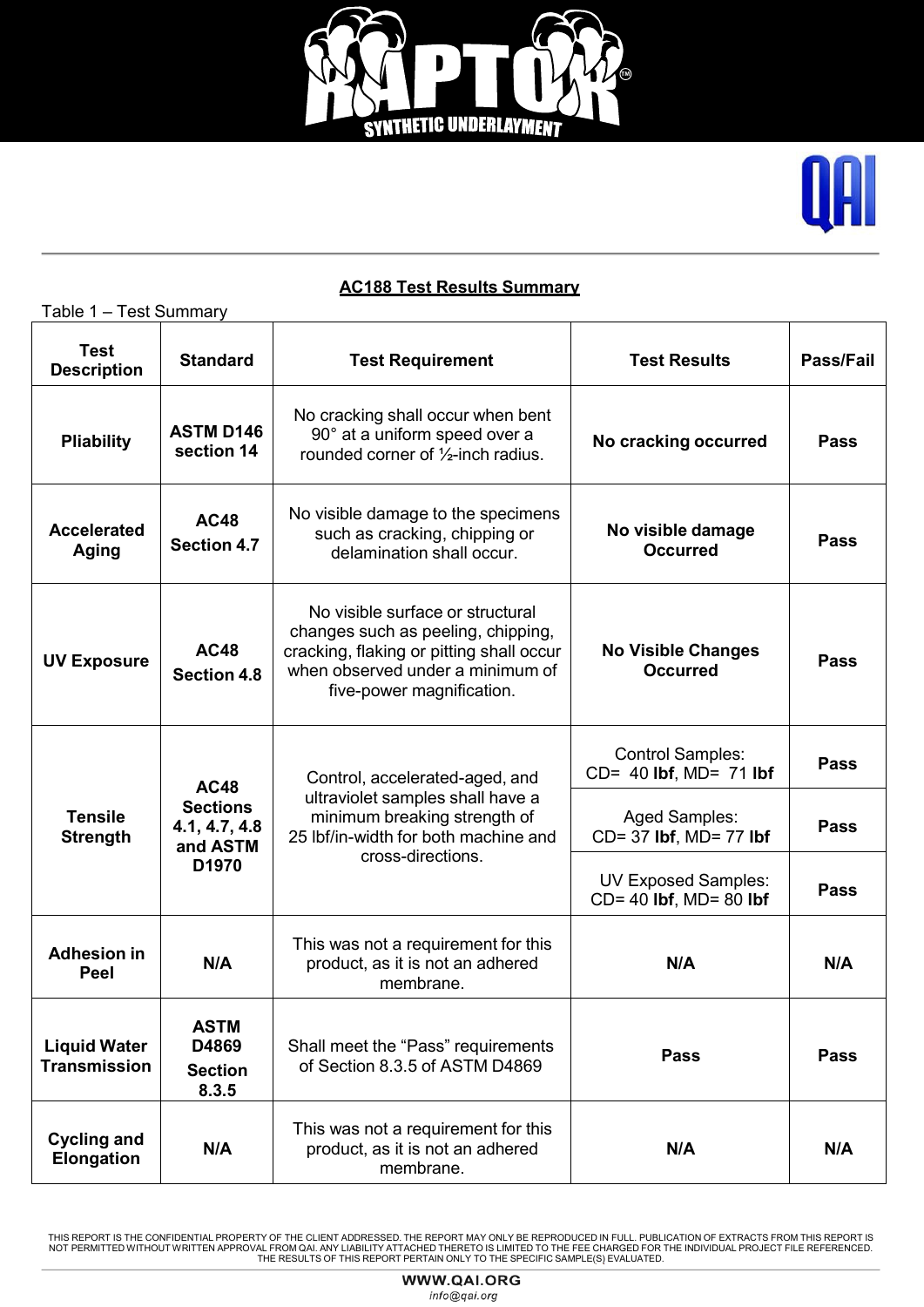



### Table 1 – Test Summary (Continued)

| Unroll-ability | <b>AC188</b><br><b>Section 3.2</b> | The finished product shall not crack<br>or become so sticky as to cause<br>tearing or other damage, upon being<br>unrolled at temperatures between<br>50°F and 140°F (10°C and 60°C). | No cracking, tearing<br>or other damage was<br>observed upon being<br>unrolled at specified<br>temperatures | <b>Pass</b> |
|----------------|------------------------------------|---------------------------------------------------------------------------------------------------------------------------------------------------------------------------------------|-------------------------------------------------------------------------------------------------------------|-------------|
|----------------|------------------------------------|---------------------------------------------------------------------------------------------------------------------------------------------------------------------------------------|-------------------------------------------------------------------------------------------------------------|-------------|

### **UNROLLABILITY TEST PER SECTION 3.2 OF ICC ES AC 188**

**Test Procedure:** The sampled material was placed in an environmental chamber and conditioned for a minimum of 24 hours at a temperature of 50°F (10°C). The sampled material was then removed from the chamber and unrolled within 30 seconds from being removed from the chamber. The sampled roll was then placed back into the environmental chamber and conditioned for a minimum of 24 hours at a temperature of 140°F (60°C). The sampled material was then removed from the chamber and unrolled within 30 seconds from being removed from the chamber.

**Test Requirements:** The finished product shall not crack or become so sticky as to cause tearing or other damage, upon being unrolled at temperatures between 50°F and 140°F (10°C and 60°C).

**Test Results:** The sampled material did not crack or become so sticky as to cause tearing or other damage, when unrolled at temperatures of 50°F and 140°F (10°C and 60°C).

### **PLIABILITY TEST PER TABLE 1 OF ICC ES AC 188**

**Test Procedure:** Testing was conducted in accordance with ASTM D226-06, *Standard Specification for Asphalt-Saturated Organic Felt Used in Roofing and Waterproofing.* Ten, 1-inch wide by 8-inch long specimens were cut from the sampled material, immersed in 77°F water for 15 minutes, removed from the water one at a time and bent 90 $^{\circ}$  at a uniform speed over a rounded corner of  $\frac{1}{2}$ -inch radius.

**Test Requirements:** No cracking shall occur when bent 90° at a uniform speed over a rounded corner of ½ inch radius.

| <b>Specimen</b> |                      |
|-----------------|----------------------|
| #               | <b>Observations</b>  |
|                 | No cracking occurred |
| 2               | No cracking occurred |
| 3               | No cracking occurred |
| 4               | No cracking occurred |
| 5               | No cracking occurred |
| 6               | No cracking occurred |
|                 | No cracking occurred |
| 8               | No cracking occurred |
| g               | No cracking occurred |
|                 | No cracking occurred |

**Test Results:** Table 2 – Pliability Test Results

HIS REPORT IS THE CONFIDENTIAL PROPERTY OF THE CLIENT ADDRESSED. THE REPORT MAY ONLY BE REPRODUCED IN FULL. PUBLICATION OF EXTRACTS FROM THIS REPORT IS NOT PERMITTED WITHOUT WRITTEN APPROVAL FROM QAI. ANY LIABILITY ATTACHED THERETO IS LIMITED TO THE FEE CHARGED FOR THE INDIVIDUAL PROJECT FILE REFERENCED. THE RESULTS OF THIS REPORT PERTAIN ONLY TO THE SPECIFIC SAMPLE(S) EVALUATED.

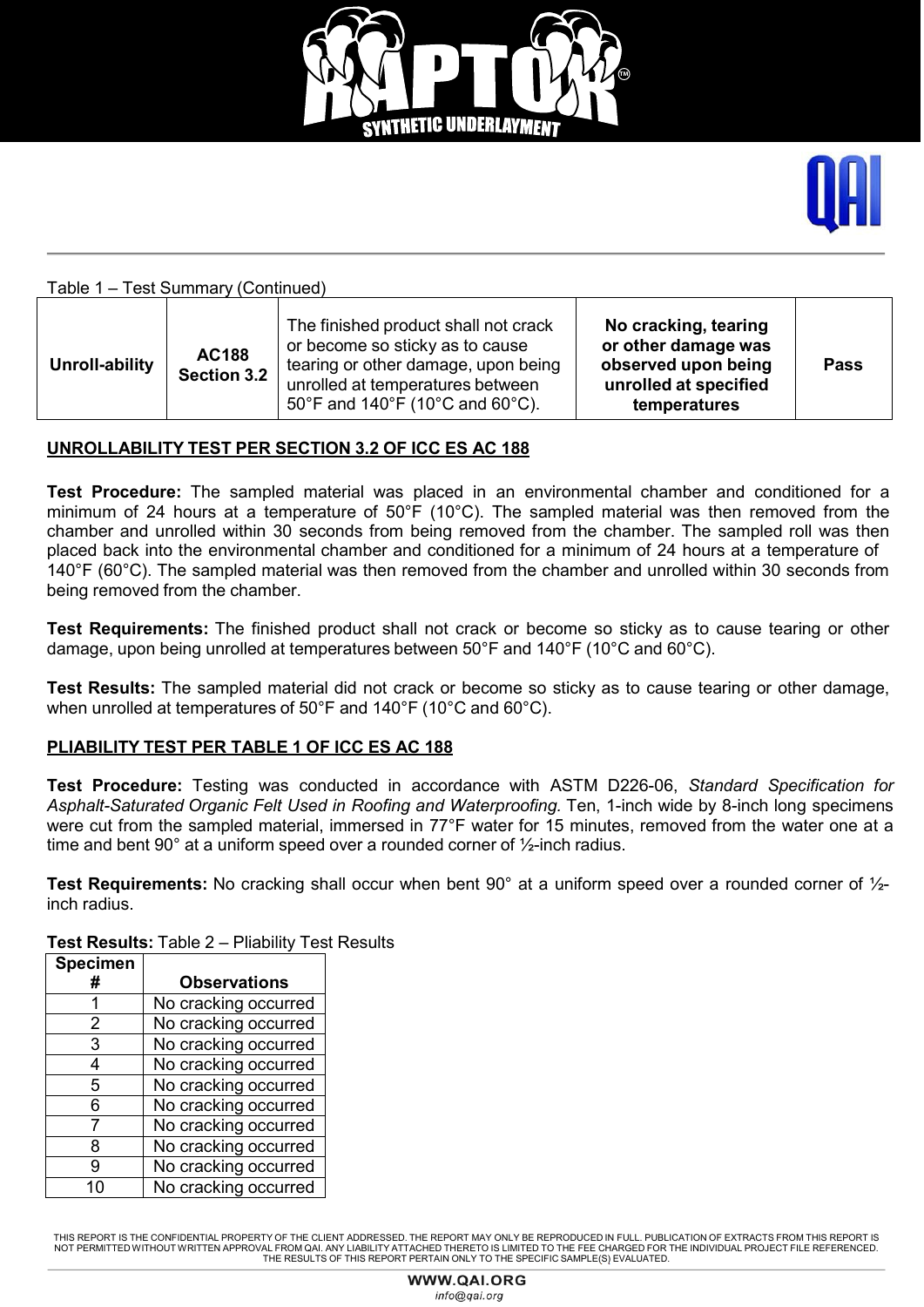



### **ACCELERATED AGING PER TABLE 1 OF ICC ES AC 188**

**Test Procedure:** Testing was conducted in accordance with Section 4.7 of ICC ES AC48. Six, 12-inch by 12 inch specimens were cut from the sampled material and subjected to 25 cycles of accelerated aging with each cycle consisting of oven drying at 120°F for three hours followed by immersion in water at room temperature (73°F) for three hours followed by air-drying for 18 hours at room temperature (73°F).

**Test Requirements:** No visible damage to the specimens such as cracking, chipping or delamination shall occur.

**Test Results:** Table 3 – Accelerated Aging Results

| <b>Specimen</b> |                            |
|-----------------|----------------------------|
| #               | <b>Observations</b>        |
|                 | No visible damage occurred |
| 2               | No visible damage occurred |
| 3               | No visible damage occurred |
| 4               | No visible damage occurred |
| 5               | No visible damage occurred |
| հ               | No visible damage occurred |

### **ULTRAVIOLET EXPOSURE PER TABLE 1 OF ICC ES AC 188**

**Test Procedure:** Testing was conducted in accordance with Section 4.8 of ICC ES AC48. Two, 18-inch by 48 inch specimens were cut from the sampled material and subjected to 210 hours of UV exposure. The temperature of the specimens was maintained between 135°F and 140°F during the exposure period.

**Test Requirements:** No visible surface or structural changes such as peeling, chipping, cracking, flaking or pitting shall occur when observed under a minimum of five-power magnification.

**Test Results:** No visible damage to the specimens such as peeling, chipping, cracking, flaking or pitting occurred when observed under a minimum of five-power magnification.

THIS REPORT IS THE CONFIDENTIAL PROPERTY OF THE CLIENT ADDRESSED. THE REPORT MAY ONLY BE REPRODUCED IN FULL. PUBLICATION OF EXTRACTS FROM THIS REPORT IS NOT PERMITTED WITHOUT WRITTEN APPROVAL FROM QAI. ANY LIABILITY ATTACHED THERETO IS LIMITED TO THE FEE CHARGED FOR THE INDIVIDUAL PROJECT FILE REFERENCED. THE RESULTS OF THIS REPORT PERTAIN ONLY TO THE SPECIFIC SAMPLE(S) EVALUATED.

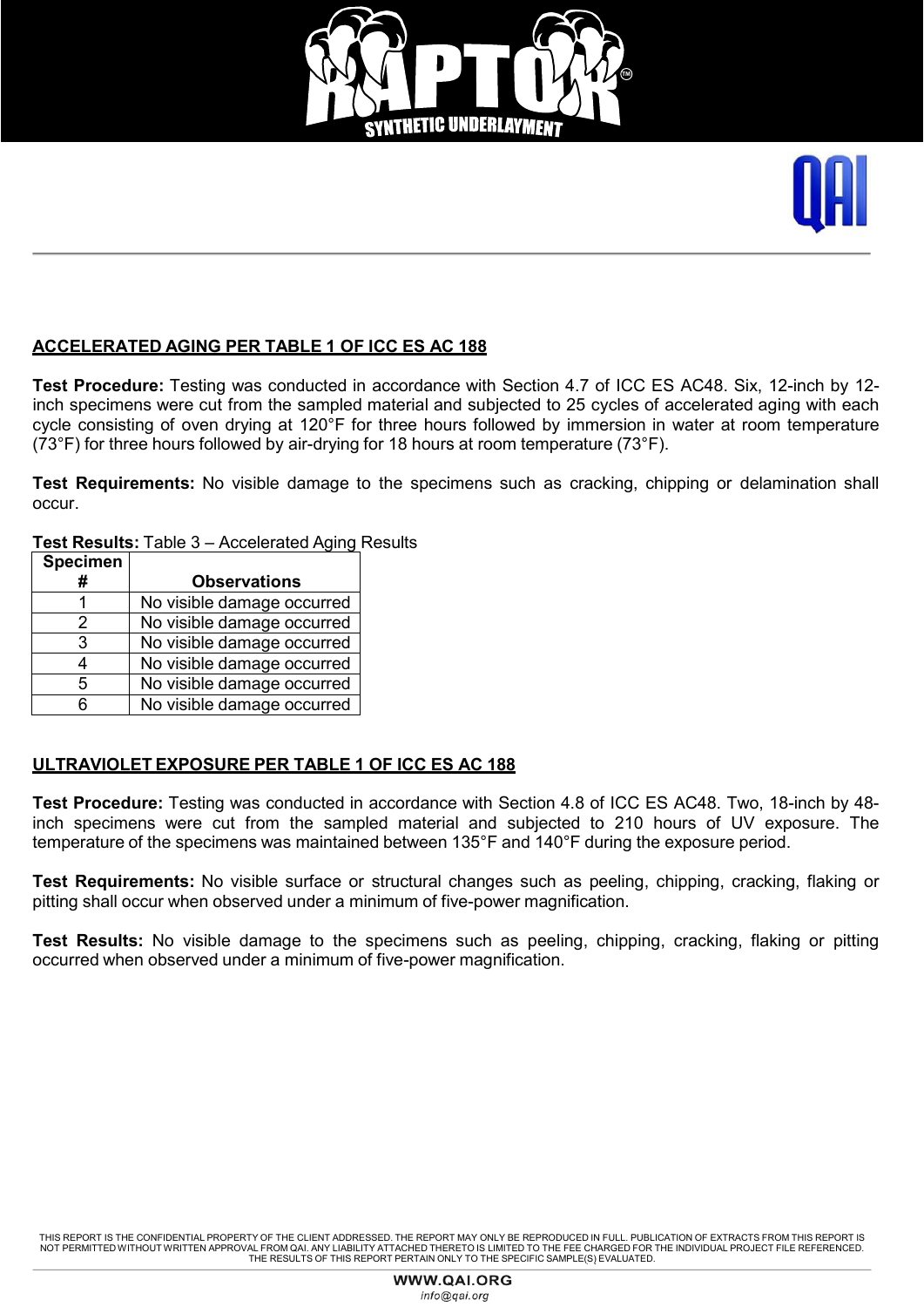



### **TENSILE STRENGTH TEST PER TABLE 1 OF ICC ES AC 188**

**Test Procedure:** Testing was conducted in accordance with Section 4.1 of ICC ES AC 48 and ASTM D1970. The test specimens were conditioned for 4 h at 23  $\pm$  2°C [73.4  $\pm$  3.6°F] and 50  $\pm$  5% relative humidity prior to testing. Five specimens from each condition in both the longitudinal and transverse directions were prepared. The specimens were cut into strips with the dimensions of  $25$  mm  $11$  in. $1 \pm 5$ % wide by a minimum 150 mm  $16$  $in.$ ]  $\pm$  5% long. A constant rate of elongation tension testing machine with automatic load and strain recording equipment and clamps that permitted a uniform clamping pressure on the specimen without slipping was used for testing.

> Initial Grip Separation: 3 inches<br>Crosshead Speed: 2 inches Front Jaw face Size: 1 inch x 1 inch<br>Rear Jaw face size: 1 inch x 3 inch Rear Jaw face size:

2 inches per minute

**Test Requirements:** Control, accelerated-aged, and ultraviolet samples shall have a minimum breaking strength of 25 lbf/in-width for both machine and cross-directions.

### **Test Results:**

Table 4 – Control Samples

| <b>Machine</b><br><b>Control Sample</b><br><b>Direction</b> |                                             | <b>Control Sample</b><br>Cross-<br><b>Machine Direction</b> |                                             |
|-------------------------------------------------------------|---------------------------------------------|-------------------------------------------------------------|---------------------------------------------|
| <b>Specimen</b><br>#                                        | <b>Breaking Strength</b><br>(lbf/in.-width) | <b>Specimen</b><br>#                                        | <b>Breaking Strength</b><br>(lbf/in.-width) |
|                                                             | 72.4                                        |                                                             | 40.8                                        |
| 2                                                           | 69.7                                        | 2                                                           | 38.6                                        |
| 3                                                           | 66.4                                        | 3                                                           | 39.0                                        |
| 4                                                           | 69.6                                        |                                                             | 40.6                                        |
| 5                                                           | 74.3                                        | 5                                                           | 39.8                                        |
| Average                                                     | 70.5                                        | Average                                                     | 39.8                                        |

Table 5 – Aged Samples

| <b>Aged Sample</b>   | <b>Machine</b>                              | <b>Aged Sample</b>   | <b>Cross-Machine</b>                        |  |  |
|----------------------|---------------------------------------------|----------------------|---------------------------------------------|--|--|
| <b>Direction</b>     |                                             |                      | <b>Direction</b>                            |  |  |
| <b>Specimen</b><br># | <b>Breaking Strength</b><br>(Ibf/in.-width) | <b>Specimen</b><br># | <b>Breaking Strength</b><br>(Ibf/in.-width) |  |  |
|                      | 76.0                                        |                      | 36.8                                        |  |  |
| 2                    | 75.4                                        | າ                    | 38.4                                        |  |  |
| 3                    | 77.7                                        | 3                    | 37.7                                        |  |  |
| 4                    | 73.4                                        |                      | 34.1                                        |  |  |
| 5                    | 81.7                                        | 5                    | 38.1                                        |  |  |
| Average              | 76.8                                        | Average              | 37.0                                        |  |  |

THIS REPORT IS THE CONFIDENTIAL PROPERTY OF THE CLIENT ADDRESSED. THE REPORT MAY ONLY BE REPRODUCED IN FULL. PUBLICATION OF EXTRACTS FROM THIS REPORT IS NOT PERMITTED WITHOUT WRITTEN APPROVAL FROM QAI. ANY LIABILITY ATTACHED THERETO IS LIMITED TO THE FEE CHARGED FOR THE INDIVIDUAL PROJECT FILE REFERENCED. THE RESULTS OF THIS REPORT PERTAIN ONLY TO THE SPECIFIC SAMPLE(S) EVALUATED.